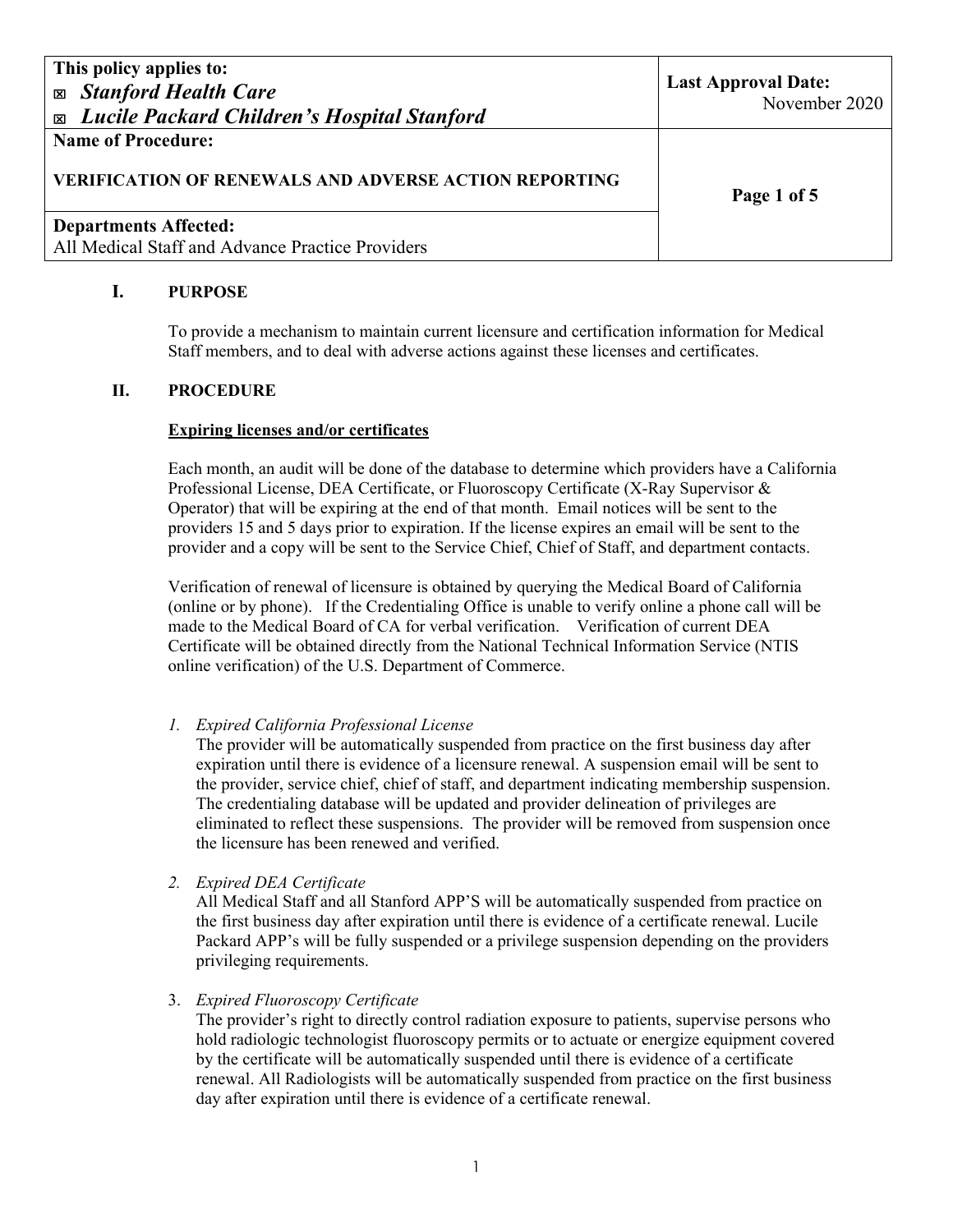**Name of Procedure:** 

### **VERIFICATION OF RENEWALS AND ADVERSE ACTION REPORTING**

### **Departments Affected:**  All Medical Staff and Advance Practice Providers

**Page 2 of 5** 

### 4. *Expired Board Certification*

The provider will be automatically suspended from practice on the first business day after expiration until there is evidence of a certificate renewal. A suspension email will be sent to the provider, service chief, chief of staff, and department indicating membership suspension. The credentialing database will be updated and provider delineation of privileges are eliminated to reflect these suspensions. The provider will be removed from suspension once the certificate has been renewed and verified.

### *5. Expired Insurance*

Providers with expired Insurance will automatically be suspended from practice on the first business day after expiration until there is evidence of insurance renewal. An email will be sent to the provider indicating membership suspension. The credentialing database will be updated and provider delineation of privileges are eliminated to reflect these suspensions. The provider will be removed from suspension once the insurance has been renewed.

### III. Adverse Actions

A. Medicare/Medicaid Sanctions: OIG Exclusions

Upon initial appointment and reappointment OIG reports will be run to view any OIG exclusions. Online verification from the HHS Office of Inspector General official exclusions program will take place for each medical staff member who has clinical privileges. The OIG exclusion program identifies all individuals and entities that have been prevented to participate in federally funded health care programs. Copies of the verification obtained from the OIG Exclusion program will be stored in each provider credentials file.

Ongoing monitoring is done by Precheck/SanctionCheck, of OIG exclusion and State exclusion lists which are reviewed on monthly basis or within 30 days of release.

B. Opt Out Report

 The Opt Out Report at https://data.cms.gov/Medicare-Enrollment/Opt-Out-Affidavits/7yuw-754z, is checked within 10 days of publication for any practitioners who have opted out of Medicare. When a practitioner, who is currently on our Medical Staff, is found to be on the Opt Out report using the hospital address(s) he/she will no longer be on our Health Plan contracts.

C. Adverse Actions –Disciplinary Summary from Medical Board of California received by subscription

The Medical Board of California Adverse Actions Sheet, and the Osteopathic Medical Board of California Enforcement Actions will be reviewed each month in the Credentialing Office. The names on the reports are reviewed to determine if any of them are currently on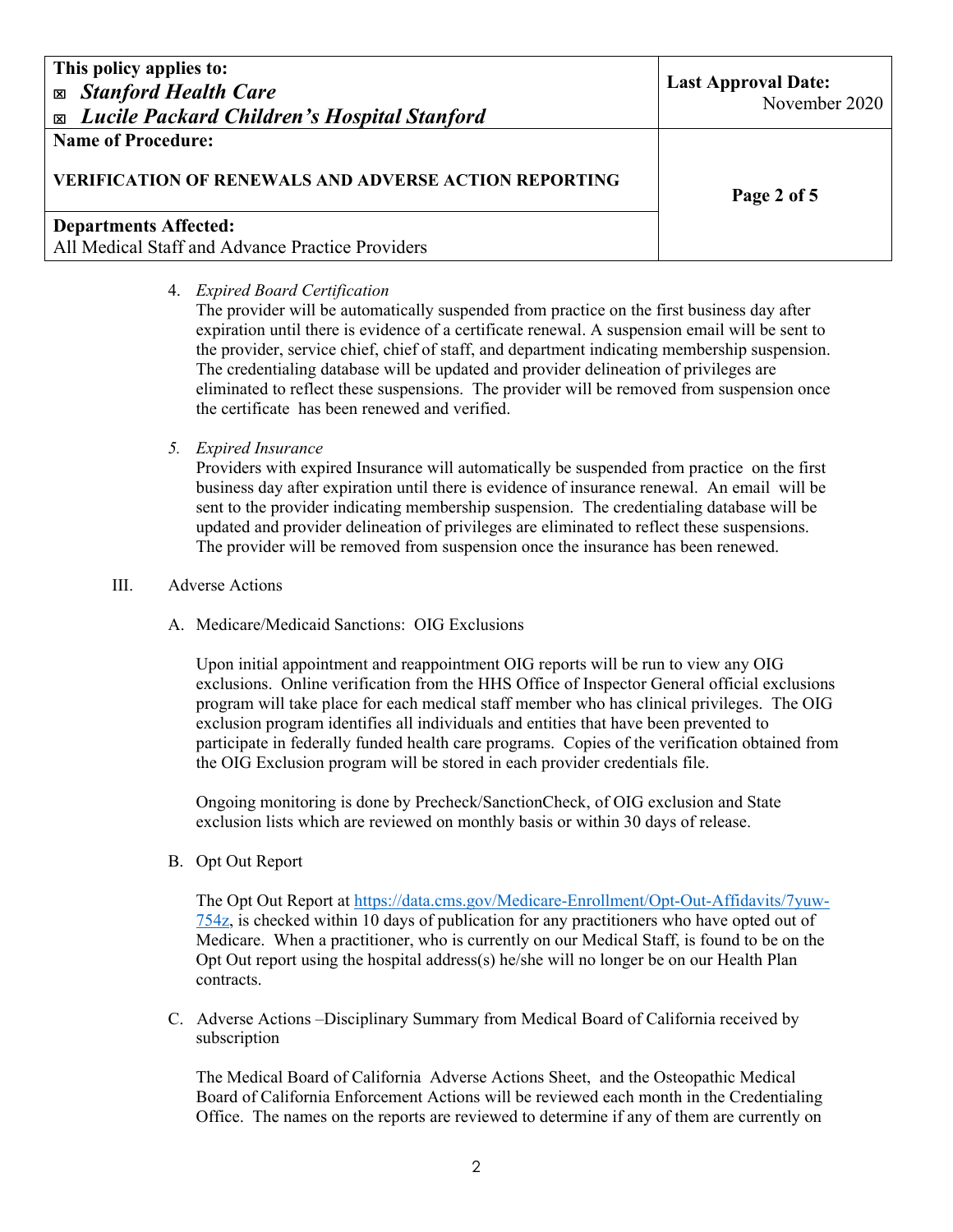**Name of Procedure:** 

### **VERIFICATION OF RENEWALS AND ADVERSE ACTION REPORTING**

# **Departments Affected:**

All Medical Staff and Advance Practice Providers

**Page 3 of 5** 

the Medical Staff at Stanford Health Care or Lucile Packard Children's Hospital Stanford. If it is determined that a current member of the Medical Staff has had an action filed against his/her license, the Credentialing Office will contact the Medical Board of California for documentation of the action. In addition the provider will be asked to document their side of the event. This documentation will become part of the provider's credentials file and will be forwarded to the Hospital Credentials Committee, Legal Counsel and the Chief of Staff for review and determination if any action needs to be taken on the part of Stanford Health Care or Lucile Packard Children's Hospital. If license is suspended/revoked the provider will immediately be inactivated until further information is obtained.

A full reference list of boards are maintained within Medical Staff Services Department. Theses boards are reviewed on a monthly basis for anyone on the medical staff:

If a member of our medical staff is found on any of the above mentioned reports the provider will be reviewed by the Credential Committee Chair or the Committee within 30 days of release.

D. Filing an 805 report with the Medical Board of California

The Chief of Staff/Medical Staff President/VPMA/CMO and the President and CEO of Stanford Health Care and Lucile Packard Children's Hospital Stanford are responsible for reporting certain actions with respect to medical staff membership and clinical privileges of physicians, podiatrists and psychologists to the Medical Board of California on a Health Facility Reporting Form (805 Report). Reports on osteopathic physicians and dentists would be directed to their respective Boards. The reports must be filed when the actions are imposed or voluntarily accepted for a "medical disciplinary cause or reason" which means that aspect of the provider's competence or professional conduct that is reasonably likely to be detrimental to patient safety or to the delivery of patient care.

E. Filing a report with the National Practitioner Data Bank

The Chief of Staff/Medical Staff President/VPMA/CMO and the President and CEO of Stanford Health Care and Lucile Packard Children's Hospital Stanford are responsible for reporting certain actions with respect to medical staff membership and clinical privileges of physicians, dentists, and other health care practitioners to the National Practitioner Data Bank on an Adverse Action Report Form. Reportable actions include:

- professional review action, based on reasons related to professional competence or conduct, adversely affecting clinical privileges for a period of longer than 30 days
- voluntary surrender or restriction of clinical privileges while under, or to avoid, investigation for possible professional incompetence or improper professional conduct or in return for not conducting an investigation or professional review action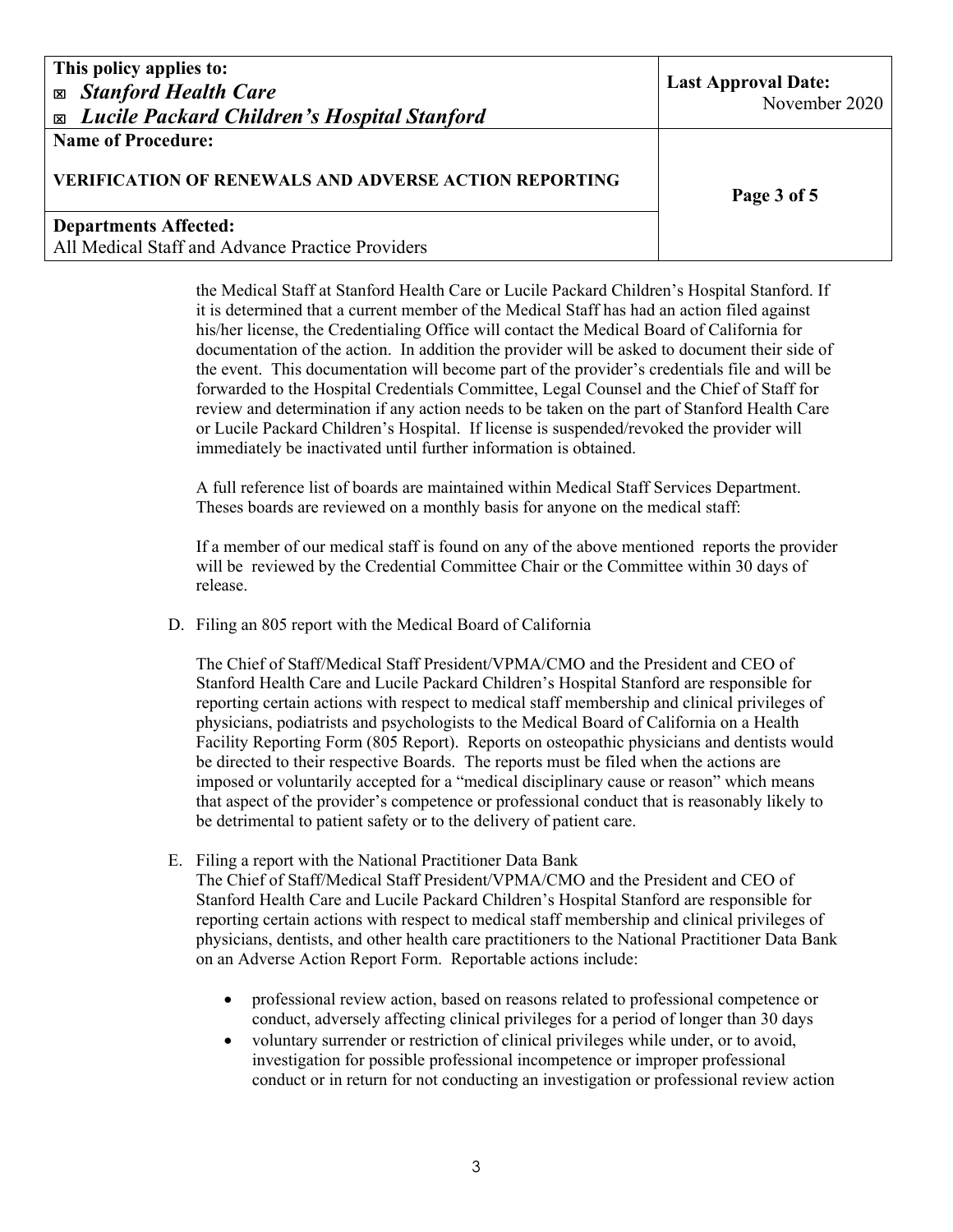**Name of Procedure:** 

## **VERIFICATION OF RENEWALS AND ADVERSE ACTION REPORTING**

### **Departments Affected:**  All Medical Staff and Advance Practice Providers

**Page 4 of 5** 

- adverse actions including reducing, restricting, suspending, revoking, or denying privileges, or a decision not to renew privileges, if that action or decision was based on the practitioner's professional competence or conduct
- voluntary withdrawal of an initial application for medical staff membership and/or clinical privileges while provider under investigation by the hospital for possible professional incompetence or improper professional conduct **or** in return for not conducting such an investigation or taking a professional review action
- summary suspension if in effect for more than 30 days, based on professional competence or professional conduct that could affect the welfare of a patient, or as a result of a professional review action taken by the hospital

Section 805 and reports to the National Practitioner Data Bank will be filed in accordance with the Medical Staff Bylaws, and within the time and in a manner required under federal and state statutes and regulations.

F. Background checks are processed for all new applicants and for all reappointments. Any information received on these reports is flagged for special review by the Service Chief and the Credentials Committee(s). If information is received regarding a past DUI conviction or guilty plea, the provider will be sent a letter requiring that he/she contact the Chair of the Well-Being Committee to discuss the issue. For initial applicants DUI's over seven years do not need a recommendation to Well-Being. The Chair will report back to the Well-Being Committee on all such interviews and a determination will be made by the Well-Being Committee as to whether or not further monitoring is recommended. Failure on the part of the provider to schedule the meeting with the Chair of the Well-Being Committee will deem the application packet incomplete. Chair of the Well-Being Committee will notify the Credentialing Office if the provider may proceed to Credentials Committee for review and approval.

### **IV. RELATED DOCUMENTS**

-- Stanford Health Care Medical Staff Bylaws, Rules and Regulations

#### **V. DOCUMENT INFORMATION**

A. Legal Authority/References

None

B. Author/Original Date

This Policy was authored by the Director, Medical Staff Services in April, 2000.

C. Gatekeeper of Original Document